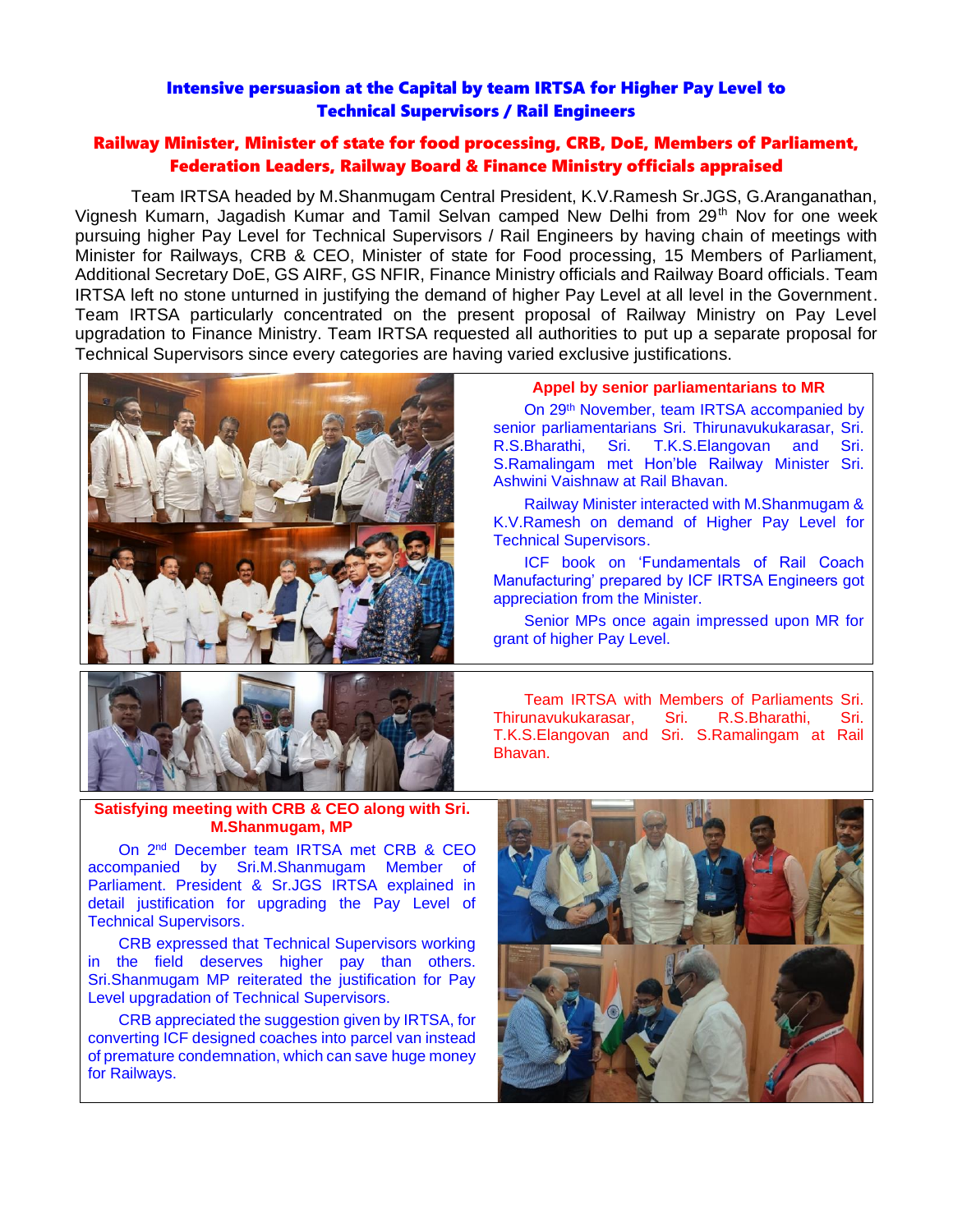

**Shri. Pashupati Kumar Paras, Hon'ble Minister of State for Food processing Industries** Team IRTSA **met Shri. Pashupati Kumar Paras Hon'ble Minister of State for Food processing Industries** and submitted memorandum to him. Minister agreed to forward the memorandums to Railway Minister and Finance Minister.



### **Sri.S.Thirunavukukarasar, Member of Parliament**

Sri.S.Thirunavukukarasar Member of Parliament coordinated meeting with Minister for Railways. He made personal appeal to Railway Minister to settle the long pending issue of Technical Supervisors.



**Team IRTSA with Sri.R.S.Bharathi, MP Team IRTSA with Sri.T.K.S.Elangovan, MP**



**Team IRTSA with Sri.M.Shanmugam, MP Team IRTSA with Dr.Amar Patnaik, MP**

### **Meeting with Additional Secretary DoE**

On 2nd December Team IRTSA met Smt.Annie George Mathew Additional Secretary Dep of Expenditure. She said that, she fully understood the justification put up by IRTSA for grant of higher Pay Level and arguments placed in NC-JCM meeting.

She said that DoE will act on the replay given by Railway Ministry for the clarification asked by DoE.



**Shri.G.K.Vasan, Member of Parliament**

Team IRTSA met Sri.G.K.Vasan former union minister and Member of Parliament on 30<sup>th</sup> Nov & 1<sup>st</sup> December.

Sri.G.K.Vasn forwarded IRTSA memorandum to Finance Minister and personally handed over to Smt.Nirmala Sitharaman at Parliament.





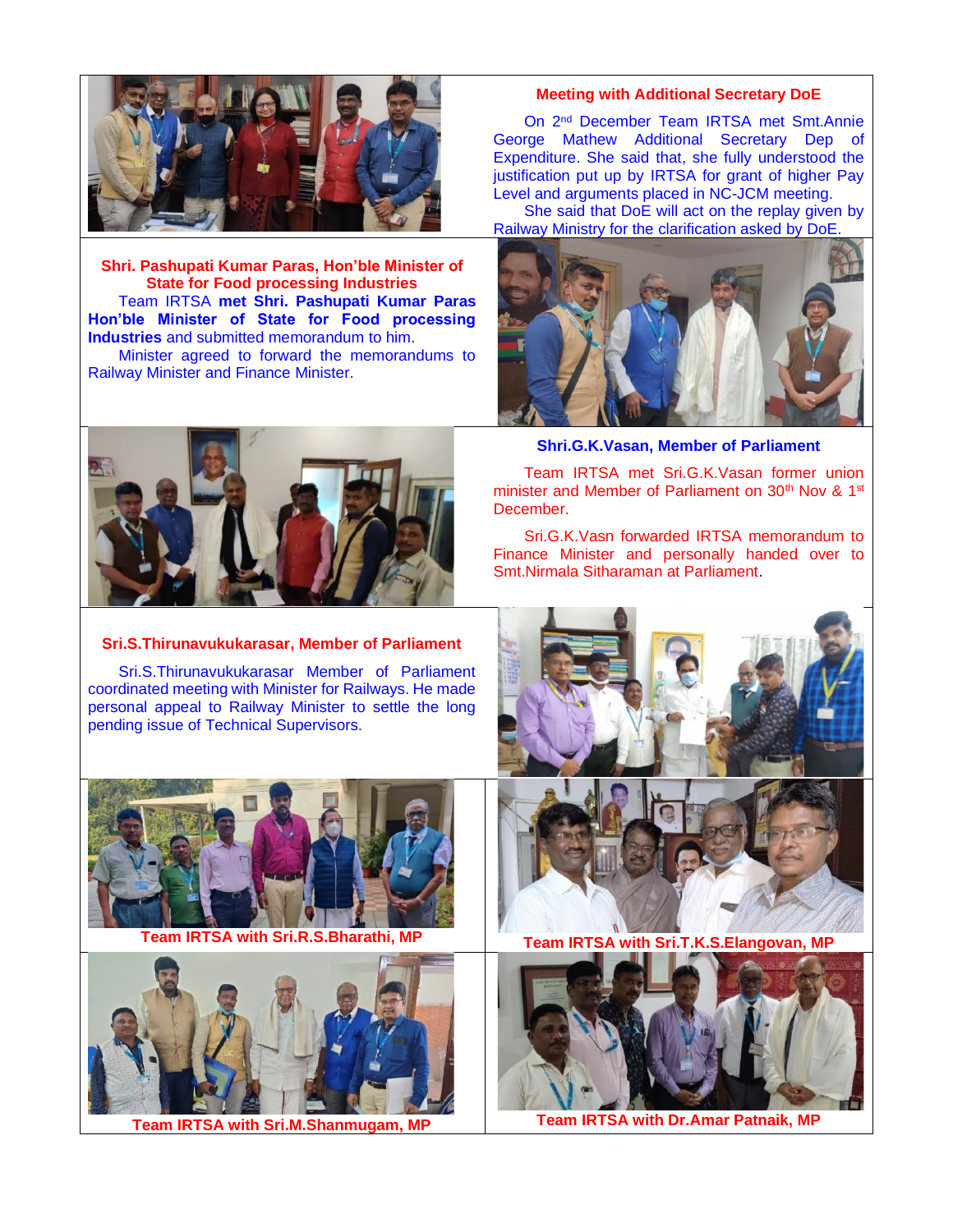





**Team IRTSA met Sri.K.Subbarayan, MP**

**Team IRTSA met** 



**Team IRTSA with Sri.Pradeep Kumar Singh, MP Team IRTSA with Prof. Manoj Kumar Jah, MP**



**Team IRTSA with Sri. Santokh Singh Chaudhary, MP**



# **Meeting with Secretary JCM & GS AIRF**

On 1st Dec Team IRTSA met Com.S.G.Mishra and appraised him about the visits made by the team.

GS AIRF was also pleaded to ask Railway Board to send send the proposals in two parts, one for Technical Supervisors for upgrading the Pay Level.



**Team IRTSA with Sri.S.Ramalingam, MP Team IRTSA with Sri.M.Selvaraj, MP**

**Sri.P.R.Natarajan Team IRTSA with S.Venkatesan, MP**



**Memorandums were also handed over to Sri.Satish Kumar Gautam, MP Sri.Chiraj Paswan, MP Sri.Gurjeet Singh Aujle, MP**

## **Meeting with Leader JCM & GS NFIR**

Team IRTSA met Dr.Raghavaiah Leader JCM & GS NFIR on 30<sup>th</sup> Nov and 3<sup>rd</sup> Dec.

M.Shanmugam appraised the meeting of Railway Minister, CRB, Additional Secretary DoE, Members of Parliament and others. GS NFIR was pleaded to write to Railway Board to send the proposals in two parts, one for Technical Supervisors for upgrading the Pay Level.